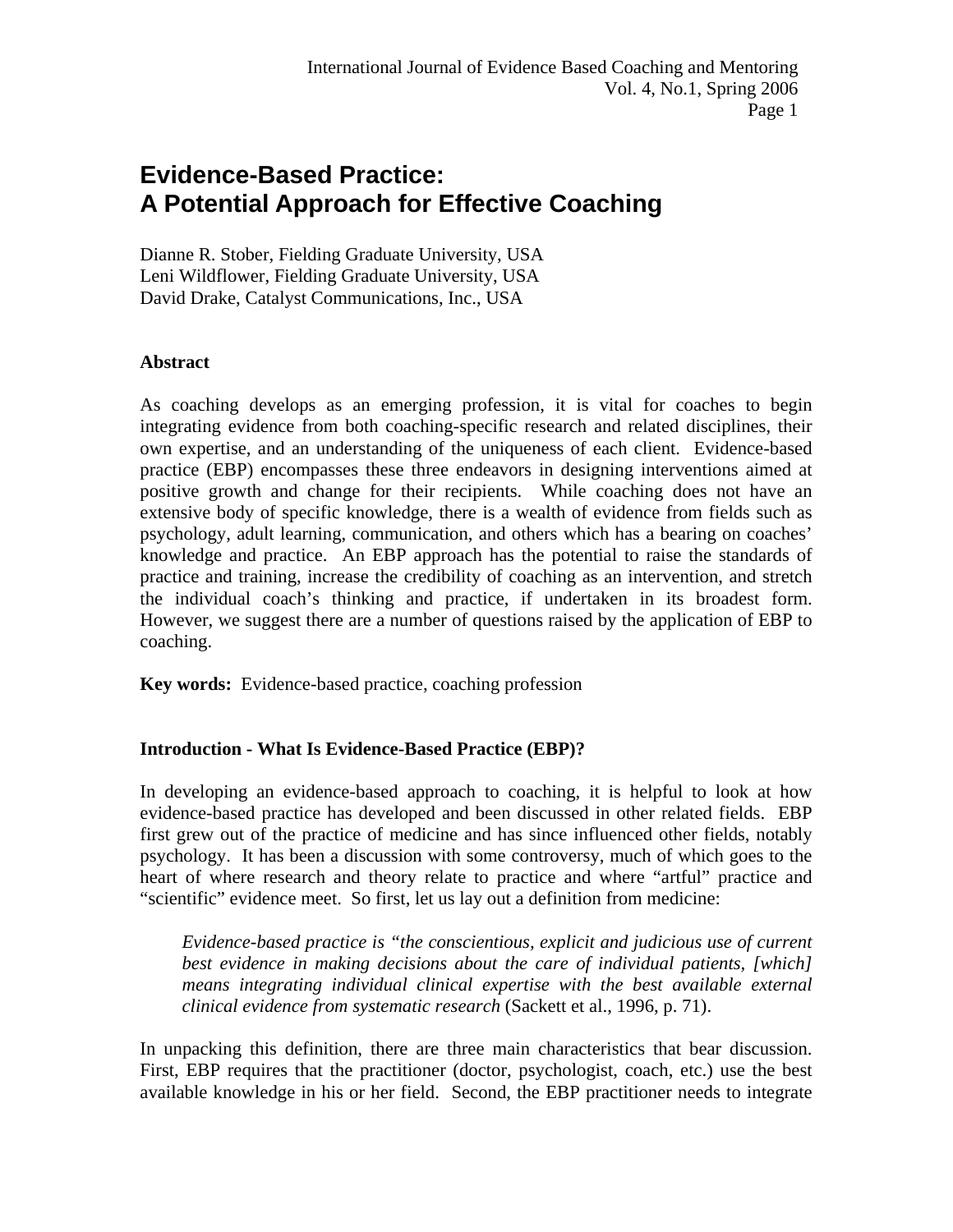this knowledge with his or her own expertise. Third, this integration must be accomplished in the context of each client's individual situation. When these three variables are taken into account, interventions will be uniquely customized for each client using a comprehensive and practical framework.

As such, EBP is not following a rigid protocol to avoid 'flying by the seat of your pants'. It requires a (very) thoughtful approach in evaluating what is known about different techniques, what our experience tells us, and what our client specifically needs in order to achieve success. Practitioners using an evidence-based approach must be able to evaluate theory and research for applicability and utility in their coaching, integrate this knowledge with their own expertise in practice, skillfully weave their approach with their client's needs, values and preferences and, finally, assess their intervention's effectiveness for the client and the coaching relationship.

# *Best available knowledge*

In looking at our best available knowledge for evidence, coaching is at a relative disadvantage compared with older professions such as psychology and medicine. At this time, we have very little research specifically evaluating coaching in terms of outcomes, specific techniques, or underlying mechanisms of change in coaching (Stober, 2004; Stober & Parry, 2004; for an annotated bibliography see Grant 2003). Most of our evidence is anecdotal or descriptive. As such, it is a rich source of hypotheses and theory development but does not give us explicit evidence about what "works" in coaching or why it works. However, before there is gnashing of teeth and rending of hair, we should recognize that while coaching as a widespread approach is relatively new, it has roots in a number of fields. Therefore, one of the significant tasks before us is the integration and application of this disparate knowledge base into a coherent body of knowledge that applies to and guides coaching.

For example, most coaches would agree that coaching involves achieving meaningful positive change with clients. There is a large body of research regarding the change process in psychotherapy that can be extrapolated to coaching. The Transtheoretical Model (TTM) is one of the best researched (Prochaska, et al., 1992) and describes a stage model of change that has been demonstrated to describe how individuals move from one behavior to another, more desired behavior. Assessing a client's readiness for change is a prerequisite of effective intervention according to the model. Along these same lines, coaches discuss "coachability," as a prerequisite for changes in their clients; they could benefit from the evidence produced by the TTM research to better understand and promote coachability. We have much work ahead of us in explicitly linking valuable evidence from other disciplines to the development and application of coaching.

#### **What counts as "evidence"?**

While most coaches would agree that it is best to have evidence for what we do, the question of "what constitutes evidence?" remains. As has been stated, there is little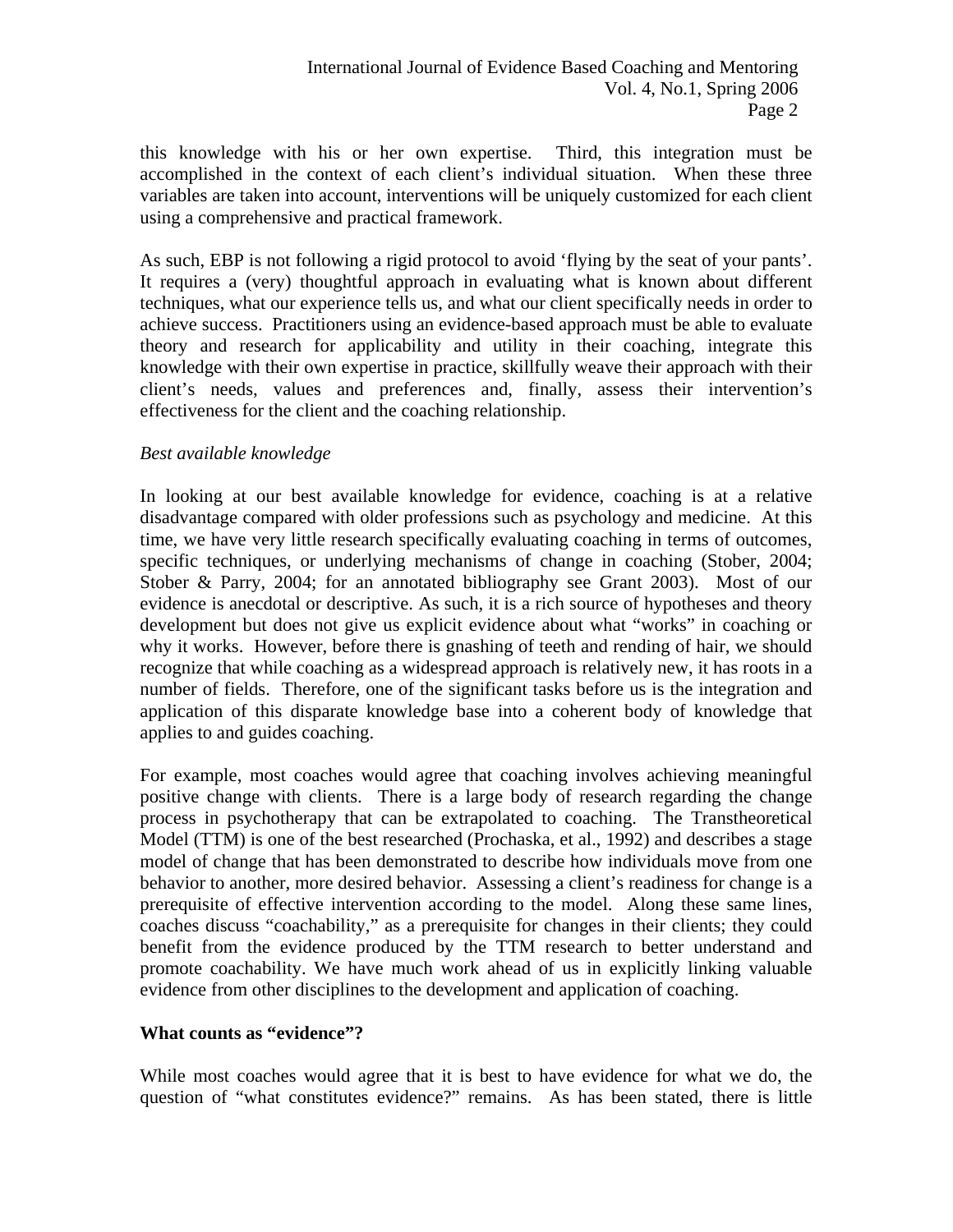empirical research dealing with the effectiveness or mechanisms of coaching. Given the current status of coaching-specific research, at this point in the evolution of coaching as an evidence-based practice, we are mostly left to extrapolate evidence from other disciplines and using the primarily descriptive coaching-specific research to formulate hypotheses and models for further study.

As coaching becomes an intervention subject to increasing scrutiny and research, we have the advantage of learning from the debates within evidence-based movements in other fields. Rather than increasing a division between "researchers" and "practitioners" as has happened in related disciplines (see Stober, 2004 for an argument for a scientistpractitioner model of coaching), coaches can use a broad definition of "evidence" that allows for a variety of research methods.

A number of authors in psychology have eloquently argued against over-valuing nomothetic, controlled quantitative research and ignoring ideographic, qualitative methods (Messer, 2004; Edwards, Dattilio, & Bromley, 2004; Peterson, 1991). Westen, Novotny, & Thompson-Brenner, (2004) question whether tightly controlled clinical trials have enough external validity to apply to general, day-to-day practice. Wampold, Ahn, and Coleman (2001) suggest a medical model of change does not account for outcomes in behavioral change, in this case, through psychotherapy. This is not to say that the randomized clinical trial, the "gold standard" of medical intervention, as a methodology is not useful, but rather to underscore the need to recognise its limits. Systematic case study designs (Edwards, et al., 2004, Messer, 2004), quasi-experimental methods and literature syntheses (McCabe, 2004), and other qualitative methods all have their place in accumulating evidence regarding interventions. Building multiple streams of coachingspecific evidence for practical use, rather than relying on one type of evidence, is one necessary step towards a full evidence-based approach.

The emerging profession of coaching has the opportunity to promote the development of complementary research methods directed at building a more fully integrated base of evidence that will be useful and valid for practitioners. Coaches will still need the requisite skills to recognize strengths and limitations of various research methods and to evaluate the appropriateness of applying research evidence to practice.

A related question an evidence-based practitioner must answer for her or himself is at what level should research evidence apply to practice: general principles of change, models of intervention, or specific techniques? Given that much evidence is extrapolations from other fields at this time, evidence-based coaches would do well to first evaluate the evidence's applicability to more general structures in coaching and then begin to adapt it for particular techniques.

#### *Practitioner expertise*

The expertise needed for applying various types of evidence to practice is just as important as the availability of knowledge. Again, drawing parallels from the related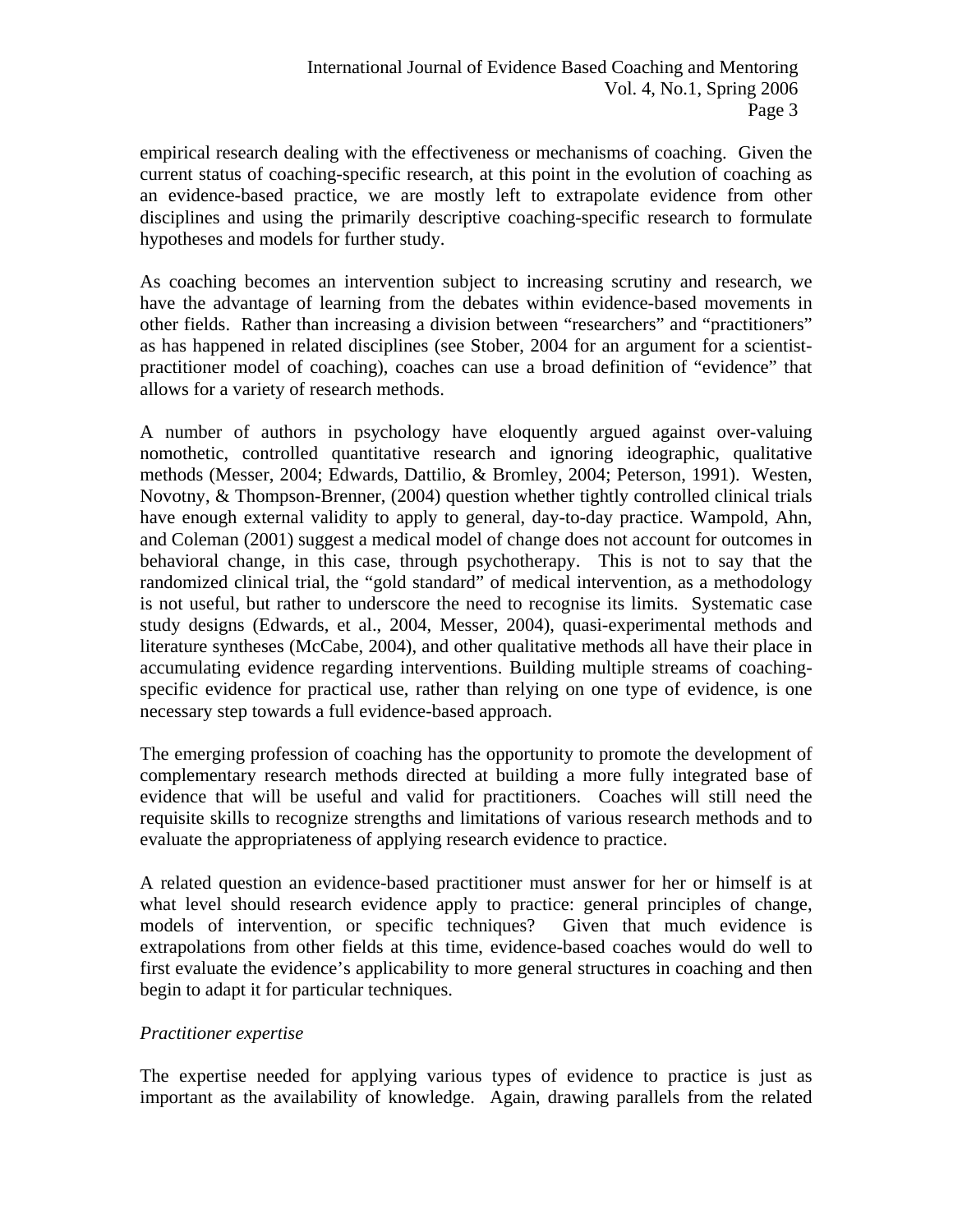discipline of psychology (Crits-Christoph, et al., 1991), we can surmise that the individual coach is a factor related to outcomes. Understanding what coaches do in order to be effective in building coaching relationships, engaging in coaching conversations and achieving coaching results is important—as is explicating how they develop this expertise.

One of the challenges of bringing practitioner expertise to bear in the further development of coaching is the reality that coaches have come to this work from numerous backgrounds (notably business and management, psychology and related disciplines, and education and adult learning), with a wide variety of education and training, and only the loosest of agreements on the definitions of the profession and of what it means to be a professional. Most coaches are applying their skills and knowledge from other fields using structures and techniques they learned in coach training organisations. While many of the programmes have a theoretical base, some quite extensive, these training programmes are primarily designed to develop coaches as practitioners. We have yet to develop a thorough grounding for training encompassing theory, research, and practice that is coaching-specific.

The International Coach Federation and other organisations have begun defining required coaching competencies—though they are primarily related to practical experience. Research is still needed, however, to evaluate whether the proposed competencies are actually tied to positive outcomes or not. At least for some of these competencies, there is a body of literature that addresses parallel concepts in psychotherapy. For example, a core competency outlined by ICF involves the ability of the coach to establish trust and intimacy with the client. Psychotherapy outcome research has demonstrated the importance of developing a positive relationship between practitioner and client, termed *the working alliance* (Horvath & Symonds, 1991). These authors define it as encompassing the collaboration between therapist and client and also the capacities of both to negotiate an appropriate contract for the relationship. Drawing a parallel to coaching, what is known about the development of a working alliance in psychotherapy probably has some similar components in coaching.

The goal then is to make the connections between coaching and the related research and evidence in a way that has both scientific integrity and practical utility. "Although some revel in it, the very success of the practitioner strains the discipline. To a degree, wherever a discipline contains both *basic* and *applied* interests there is tension" (Denmark & Krauss, 2005, p.17). If there is no research-driven foundation for the ongoing development of practitioners and the profession, coaches run the risk of exacerbating this tension. While it is beyond the scope of this discussion to link existing research from related fields to coaching competencies and expertise, it is important to note that such data is available and, as an evidence-based philosophy becomes adopted by the coaching community, these links will need to be fully explored.

In addition to possessing specified competencies in coaching, an "expert" coach has other qualities that come into play in an evidence-based approach. Experts have a depth and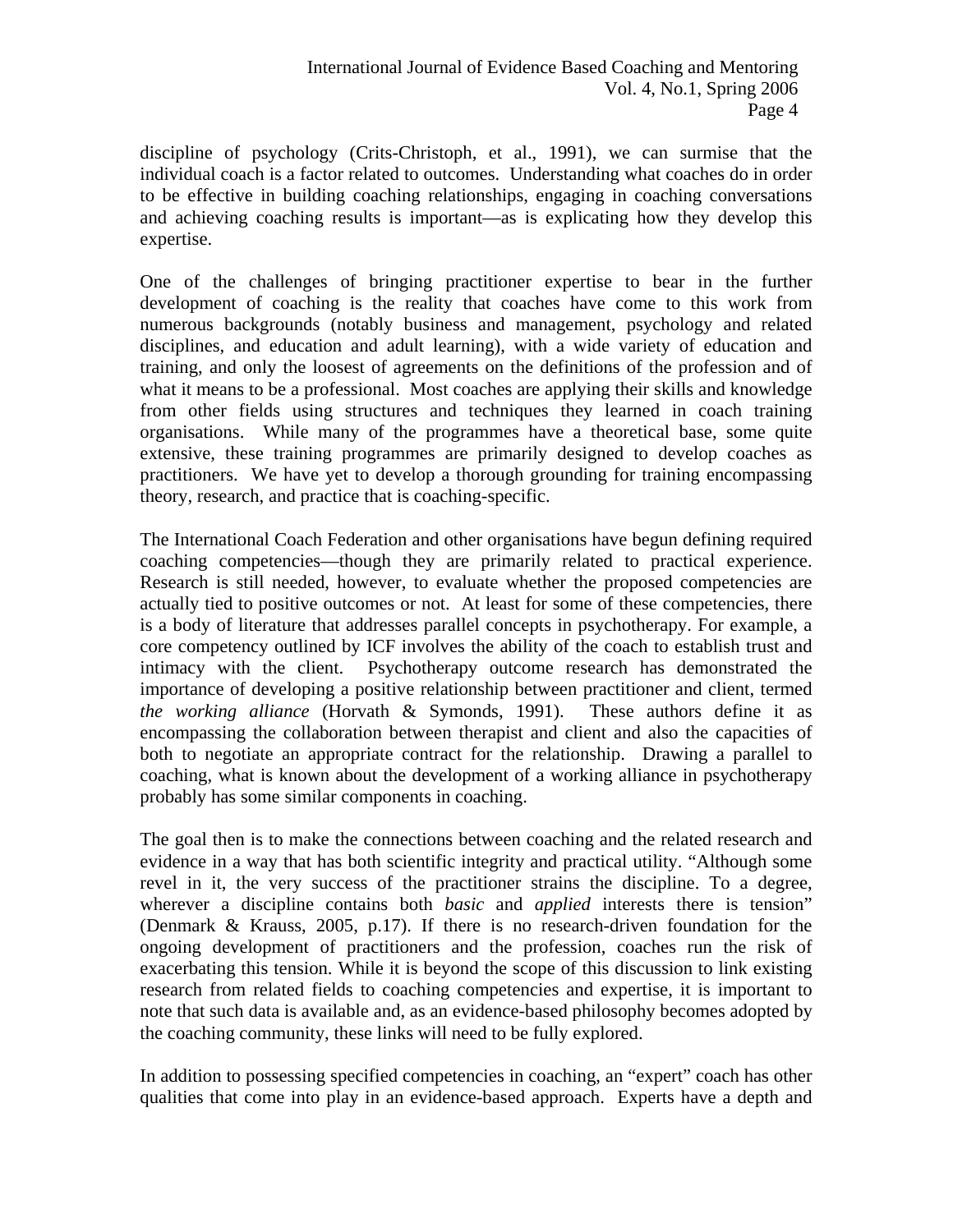breadth of knowledge which can flexibly be applied to individual clients. As discussed earlier, in order to practice at the highest level, experts must apply the best available evidence for each individual client. Doing this fluidly requires high interpersonal skill on the part of the coach. Experts also recognize when the limits of their knowledge and expertise have been reached and do not practice beyond their skill. By "owning" their knowledge and recognizing their limits, expert coaches also engage in self-reflection and continuing education.

Evidence-based practice requires that the individual coach parlay their expertise and available knowledge into an exquisite tool to be used in individual scenarios. Since research evidence often may not fit their unique, individual coaching engagements, the coach must rely on their own expertise and judgment to select and customize the methods employed. This requires, in turn, a deep understanding of the client, bringing us to the third component of EBP.

## *Client preferences*

It is not sufficient to evaluate specific techniques or interventions or to implement expertise regarding relationships without also taking into account the client's particular nature, situation and goals. Our clients' worldviews, expectations, and values are all as central to effective coaching as any particular intervention or the relationship between coach and client. What the client brings to the relationship has direct bearing on whether and how coaching will progress.

One of the main issues in taking clients' contexts into account is the dilemma of trying to devise techniques and build a body of data that can apply to an aggregate of clients and also handle individual differences. Most quantitative research strives for internal validity to allow for rigorous testing and is thus susceptible to limited generalisability beyond the sample studied. Many qualitative methods give rich contextual and individual descriptions but generally do not enable us to explain or predict behavior change. In an evidence-based approach, coach practitioners and those designing coaching research will need to draw on multiple sources of evidence that can be evaluated for use with each unique client. Coaches using EBP need to take into account an array of variables the make up the individual context of each client, including age, developmental and life stages, sociocultural contexts (e.g., gender, culture, socioeconomic status, religious beliefs, etc.), current environmental factors (e.g., career and employment status, networks of communities, levels of stress, etc.), individual and personality factors (e.g., readiness for change, resilience, interpersonal styles, worldviews, self-schemas, etc.), and individual expectations for the coaching. Coaching-specific research is needed regarding who best benefits (and who does not) from coaching and what characteristics they share. Psychological research regarding some of these variables exists and, again, there is a need for linking this body of knowledge with what can be extrapolated to coaching. Overall, being able to use available knowledge with one's expertise is most effective when matched with the individual client in a particular coaching engagement.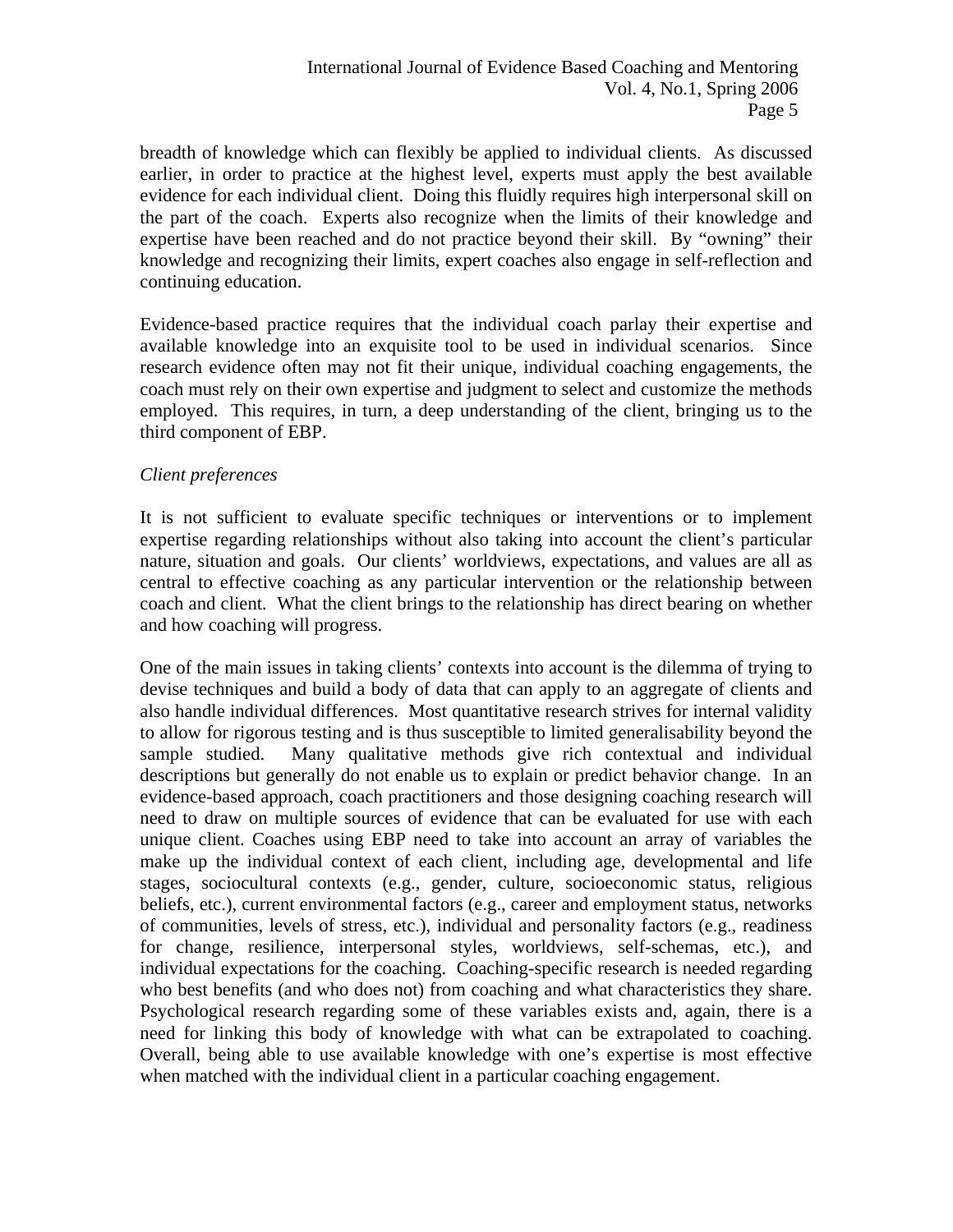## **Should EBP be applied to coaching?**

This discussion has aimed to describe how an evidence-based approach might be used in the development of coaching. Given that description, a number of questions are raised:

- 1. Is there enough evidence at this point that can be tied to coaching?
- 2. Who gets to decide what counts as evidence?
- 3. What types of evidence should be developed and how should they be weighted?
- 4. If coaching adopts EBP as a desired model, how can we avoid the overvaluing of one type of research evidence over another?
- 5. How, and at what level of specificity of application, should research evidence be translated to coaching practice?
- 6. How would coach training and education have to shift in order to support coaching as an EBP?
- 7. If EBP is adopted, how do we balance the need for accountability in using evidence-based interventions with further innovation and exploration of potentially effective techniques and methods?
- 8. Will an adoption of EBP methods be used by other stakeholders (e.g., organisations paying for coaching, regulatory agencies) for an increase in quality and credibility of coaching or to limit choices available for coaches and clients?

Evidence-based practice holds much promise as an approach to increase the credibility and quality of coaching. By learning from the experience of other fields in exploring evidence-based practices, coaching may fashion an integrated, comprehensive approach to the most effective interventions. There remains much discussion beyond this article to help flesh out both the possible benefits and the potential pitfalls of such an approach.

#### **Summary**

In describing an evidence-based practice approach to coaching, parallels have been drawn from other fields' experience. Use of the *best available knowledge*, the *practitioner's expertise*, and taking into account *client preferences* are the three primary ingredients that make up the concept of an evidence-based practice. In order to avoid the confounding of EBP with any one type of evidence, it is paramount to stress the importance of multiple streams of evidence in translating science into practice, as no one type of data or methodology can give us a complete picture of what is effective. There is a wealth of evidence across a variety of fields that can be extrapolated to coaching and expanded upon in coaching-specific research.

In addition, identifying and developing the practitioner's expertise in evaluating and applying the best available knowledge is important for the coaching community and for the individual coach working with individual clients. Evaluating known evidence regarding practitioner expertise in other fields will enable us to design research that will confirm, add to, modify, or disconfirm competencies already proposed for coaching. And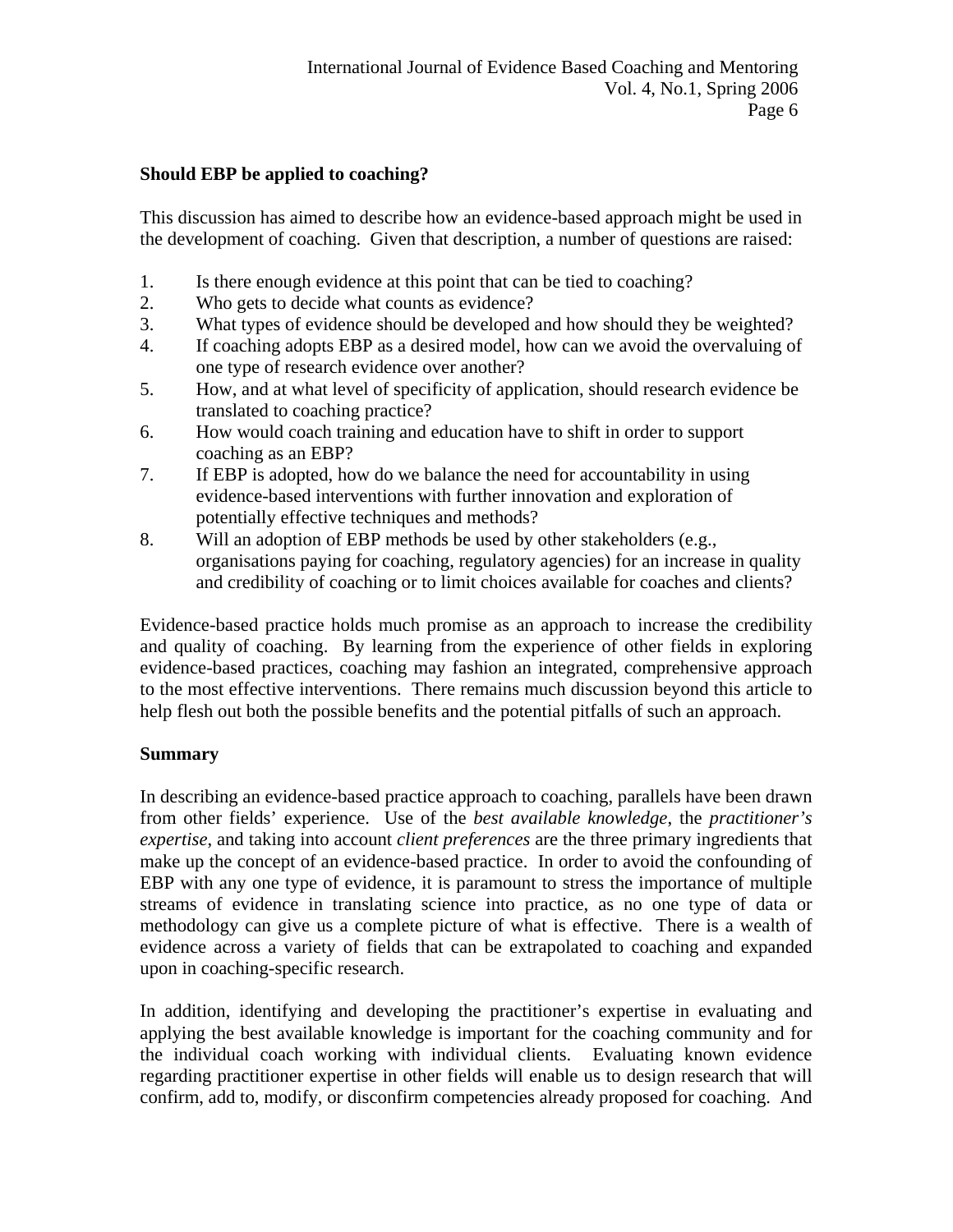finally, the integration of the best evidence with an expert practitioner is useless without taking into account the individual client and their context.

As coaching professionals design methodologies based on these three concepts,

- 1) *Best available knowledge* 2) P*ractitioner expertise*
- 3) C*lient preferences*

we will build an independent body of coaching research, practice, and data that will not only build a body of practical experience that is verifiable as effective coaching, but as a profession, we will stand firm among the other disciplines in the academic canon.

## **References**

**Crits-Christoph, P., Baranackie, K., Kurcias, J.S., Carroll, K., Luborsky, L., McLellan, T., et al.** (1991). Meta-analysis of therapist effects in psychotherapy outcome studies. *Psychotherapy Research, 1,* 81-91.

**Denmark, F., & Krauss, H. K.** (2005). Unification through diversity. In R. J. Sternberg (Ed.), *Unity in psychology: Possibility or pipe dream?* (pp. 15-36). Washington, D.C.: American Psychological Association.

**Edwards, D.J.A., Dattilio, F.M., & Bromley, D.B.** (2004). Developing evidence-based practice: The role of case-based research. *Professional Psychology: Research and Practice, 35,* 589-597.

**Grant, A.M.** (2003). Keeping up with the cheese! Research as a foundation for professional coaching of the future. In I.F. Stein and L.A. Belsten (Eds.), *Proceedings of the 1st ICF Coaching Research Symposium,* 1-19. Mooresville, NC: Paw Print Press.

 **Horvath, A.O., & Symonds, B.D.** (1991). Relation between working alliance and outcome in psychotherapy. *Journal of Counseling Psychology, 38,* 139-149.

**McCabe, O.L.** (2004). Crossing the quality chasm in behavioral health care: The role of evidence-based practice. *Professional Psychology: Research and Practice, 35,* 571-579.

**Messer, S.B.** (2004). Evidence-based practice: Beyond empirically supported treatments. *Professional Psychology: Research and Practice, 35,* 580-588.

**Peterson, D.R.** (1991). Connection and disconnection of research and practice in the education of professional psychologists. *American Psychologist, 46,* 422-429.

**Prochaska, J.O., DiClemente, C.C., Norcross, J.C.** (1992). In search of how people change. *American Psychologist, 47*, 1102-1114.

**Sackett, D. L., Haynes, R. B., Guyatt, G. H., & Tugwell, P.** (1996). Evidence based medicine: What it is and what it isn't. *British Medical Journal, 13*, 71-72.